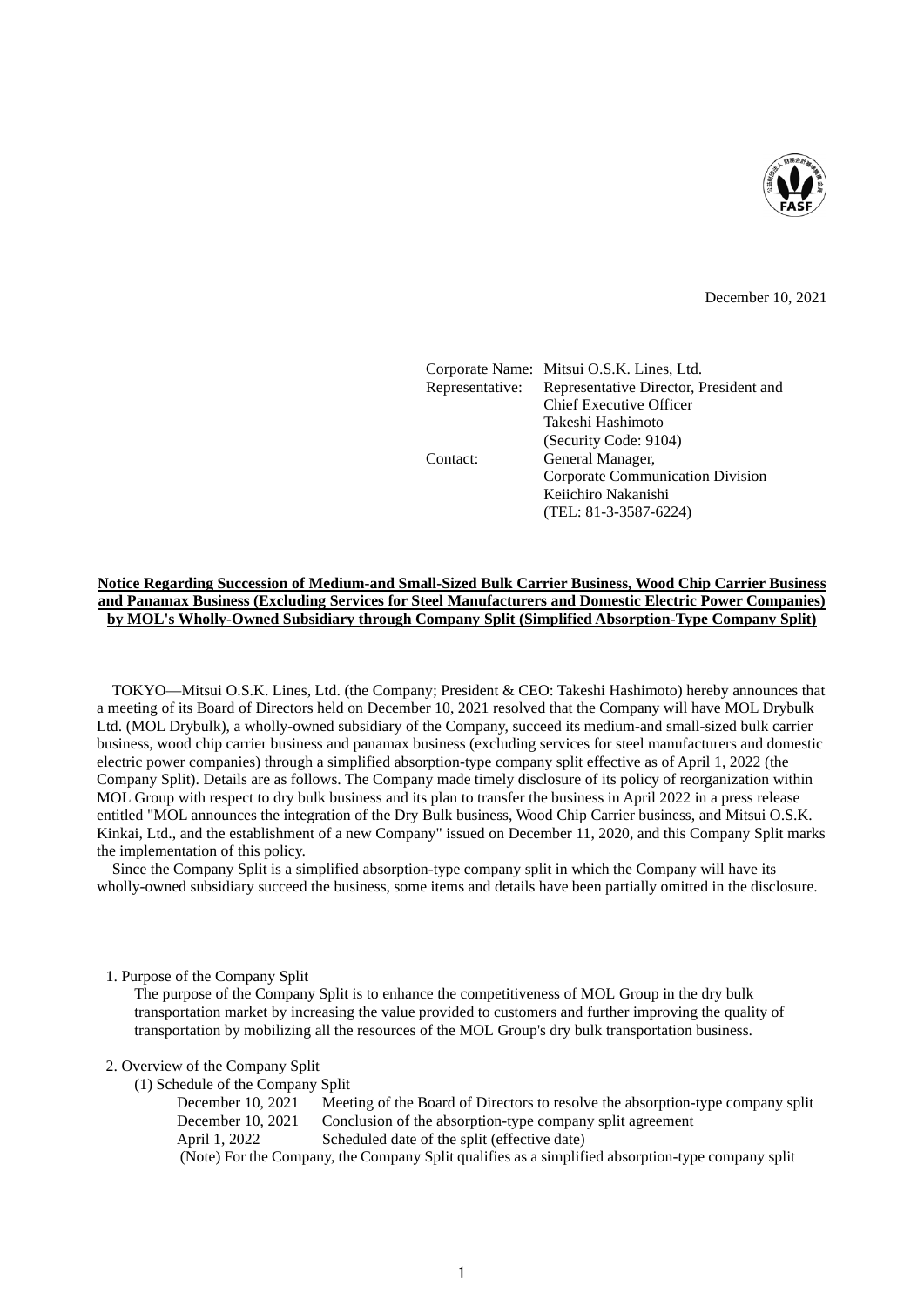as set forth in Article 784, Paragraph 2 of the Companies Act, and for MOL Drybulk, the Company Split qualifies as a short-form absorption-type company split as set forth in Article 796, Paragraph 1 of the Companies Act. Therefore, the Company and MOL Drybulk will carry out the Company Split without obtaining approval at their respective shareholders' meetings.

(2) Method of the Company Split

The Company Split is an absorption-type company split, in which the Company will be the splitting company and MOL Drybulk will be the successor company.

(3) Allocation related to the Company Split

Since the Company Split will take place between the Company and a wholly-owned subsidiary of the Company, there will be no payment of compensation to the Company from MOL Drybulk as a result of the Company Split.

(4) Treatment of stock acquisition rights and bonds with stock acquisition rights in connection with the Company Split

There will be no change in the handling of stock acquisition rights issued by the Company, and the Company has not issued any bonds with stock acquisition rights.

(5) Decrease in capital as result of the Company Split

There will be no decrease in the capital of the Company due to the Company Split.

(6) Rights and obligations to be succeeded by the successor company

In connection with the Company Split, MOL Drybulk will succeed such assets and rights and obligations of the Company relating to the medium-and small-sized bulk carrier business, wood chip carrier business and panamax business (excluding services for steel manufacturers and domestic electric power companies) as of the effective date of the Company Split to the extent set forth in the absorptiontype company split agreement.There are no employment contracts to be succeeded nor rights and obligations arising from such contracts.

(7) Prospect of fulfillment of debt obligations

The Company, which is the splitting company, and MOL Drybulk, which is the successor company, foresee no issues pertaining to the performance of debt obligations.

| $\sim$ . Over view of the companies participating in the company spine<br>$(113 \text{ of the equation})$ , $2021$ |                                                                          |                                         |  |  |  |  |
|--------------------------------------------------------------------------------------------------------------------|--------------------------------------------------------------------------|-----------------------------------------|--|--|--|--|
| $(1)$ Trade name                                                                                                   | Mitsui O.S.K. Lines, Ltd.                                                | MOL Drybulk Ltd.                        |  |  |  |  |
|                                                                                                                    | (Splitting company)                                                      | (Successor company)                     |  |  |  |  |
|                                                                                                                    | (2) Head office location 2-1-1 Toranomon, Minato-ku, Tokyo               | 2-1-1 Toranomon, Minato-ku, Tokyo       |  |  |  |  |
| (3) Representative                                                                                                 | Takeshi Hashimoto, Representative Director,                              | Kazuhiko Kikuchi, Representative        |  |  |  |  |
|                                                                                                                    | President and Chief Executive Officer                                    | Director, President and Chief Executive |  |  |  |  |
|                                                                                                                    |                                                                          | Officer                                 |  |  |  |  |
| (4) Business activities                                                                                            | Marine transportation business                                           | Marine transportation business          |  |  |  |  |
|                                                                                                                    | Business related to ocean resources                                      | Shipping agency business                |  |  |  |  |
|                                                                                                                    | development and offshore facilities installation Ship brokering business |                                         |  |  |  |  |
|                                                                                                                    | and operations                                                           | Warehousing business, etc.              |  |  |  |  |
| Shipping agency business                                                                                           |                                                                          |                                         |  |  |  |  |
| Ship brokering business                                                                                            |                                                                          |                                         |  |  |  |  |
|                                                                                                                    | Warehousing business, etc.                                               |                                         |  |  |  |  |
| $(5)$ Capital                                                                                                      | 65,400 million yen                                                       | 660 million yen                         |  |  |  |  |
| $(6)$ Date of                                                                                                      | December 28, 1942                                                        | March 1, 1972                           |  |  |  |  |
| establishment                                                                                                      |                                                                          |                                         |  |  |  |  |
| (7) Number of issued                                                                                               | 120,628,611 shares                                                       | 1,320,000 shares                        |  |  |  |  |
| shares                                                                                                             |                                                                          |                                         |  |  |  |  |
| (8) Fiscal year-end                                                                                                | March 31                                                                 | March 31                                |  |  |  |  |

3. Overview of the companies participating in the Company Split (As of September 30, 2021)